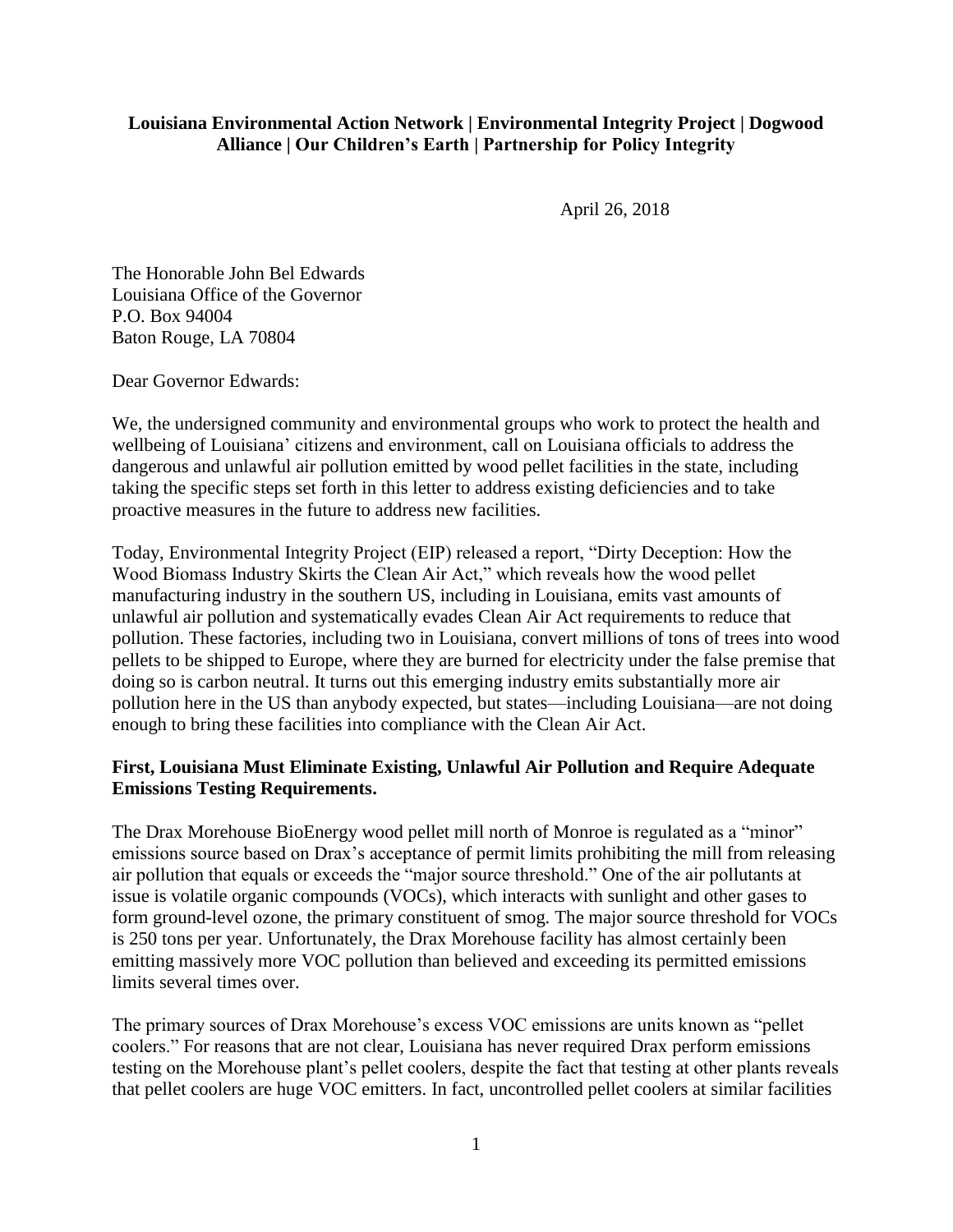have been found to emit more than 400 tons of VOCs per year. Yet Drax claims that its pellet coolers emit just 20 tons per year. Drax explains in permit applications that its emissions estimate is based on "stack testing conducted at Morehouse BioEnergy LLC February 10-16, 2016." However, neither those tests nor the accompanying Louisiana Department of Environmental Quality (DEQ) test review mention VOC testing on the pellet coolers. In a letter to Mississippi officials concerning another Drax plant, Drax describes the same February 2016 testing, but notes that the pellet cooler tests were "engineering testing data" conducted in March of 2016. Such in-house testing is not subject to the rigorous regulations and review procedures meant to ensure testing is an accurate reflection of true emissions. For instance, unlike legitimate testing, Drax did not need to comply with any EPA-approved methodology, did not need to submit data and records from the test for review, did not need to test at full capacity (in fact the testing occurred at 35% capacity, which is well below the 80% or 90% minimum required by most states), nor did Drax need to notify the state that they were conducting the testing in order to allow state oversight. Nonetheless, Louisiana accepted Drax's proposed emissions rate without even reviewing Drax's testing protocols or the actual test results.

Without adequate testing, it is hard to believe that Drax's self-reported emission rate, which is 10 to 25 times lower than similar facilities, is trustworthy. The table below shows how Drax's emission factor compares to similar facilities:

| Drax's "Engineering Test" Emission Factor is Unrealistically Low Compared to Facilities That Have Conducted<br><b>Legitimate Testing</b> |              |                                                                              |                                                                          |                                                                             |                                                                                      |
|------------------------------------------------------------------------------------------------------------------------------------------|--------------|------------------------------------------------------------------------------|--------------------------------------------------------------------------|-----------------------------------------------------------------------------|--------------------------------------------------------------------------------------|
| Facility                                                                                                                                 | <b>State</b> | <b>Facility Production Rate</b><br>at the Time of Testing<br>(tons per year) | <b>Uncontrolled Pellet</b><br>Cooler VOC<br>Emissions (tons per<br>year) | <b>Uncontrolled Pellet</b><br><b>Cooler VOC Emission</b><br>Factor (lb/ton) | Comparison to Drax<br>Morehouse's Self-Reported<br>Emission factor of .065<br>lb/ton |
| Drax Morehouse<br>"engineering"<br>testing data"                                                                                         | LA           | 578,000                                                                      | 20                                                                       | .065                                                                        |                                                                                      |
| Enviva Amory                                                                                                                             | MS           | 99,000                                                                       | 101                                                                      | 1.6                                                                         | 25 times higher                                                                      |
| <b>German Pellets</b>                                                                                                                    | TX           | 578,000                                                                      | 446                                                                      | 1.54                                                                        | 23 times higher                                                                      |
| Enviva<br>Cottondale                                                                                                                     | FL           | 610,000                                                                      | 460                                                                      | 1.5                                                                         | 23 times higher                                                                      |
| Georgia<br>Biomass (with<br>steam injection)                                                                                             | <b>GA</b>    | 820,000                                                                      | 533                                                                      | 1.3                                                                         | 20 times higher                                                                      |
| <b>Hazlehurst</b><br><b>Wood Pellets</b>                                                                                                 | GA           | 525,000                                                                      | 166                                                                      | .62                                                                         | 9.5 times higher                                                                     |
|                                                                                                                                          |              |                                                                              | <b>Average Emission</b><br>Factor:                                       | 1.09                                                                        | 16.4 times higher                                                                    |

*Table adopted from EIP's report. Drax Morehouse has claimed their pellet coolers emit vastly lower levels of VOCs than similar plants, yet the facility has never conducted legitimate emissions testing on the units for VOC emissions.*

The issue of Drax Morehouse's pellet cooler emissions is not trivial. At the emission factors Louisiana accepted from Drax, Louisiana states that the facility is currently emitting 249.21 tons per year. This means even a minute error in the pellet cooler emission rate would push the facility above the 250 ton per year major source threshold. In fact, applying any of the above test-derived emission rates to Drax Morehouse's pellet cooler results in a facility-wide VOC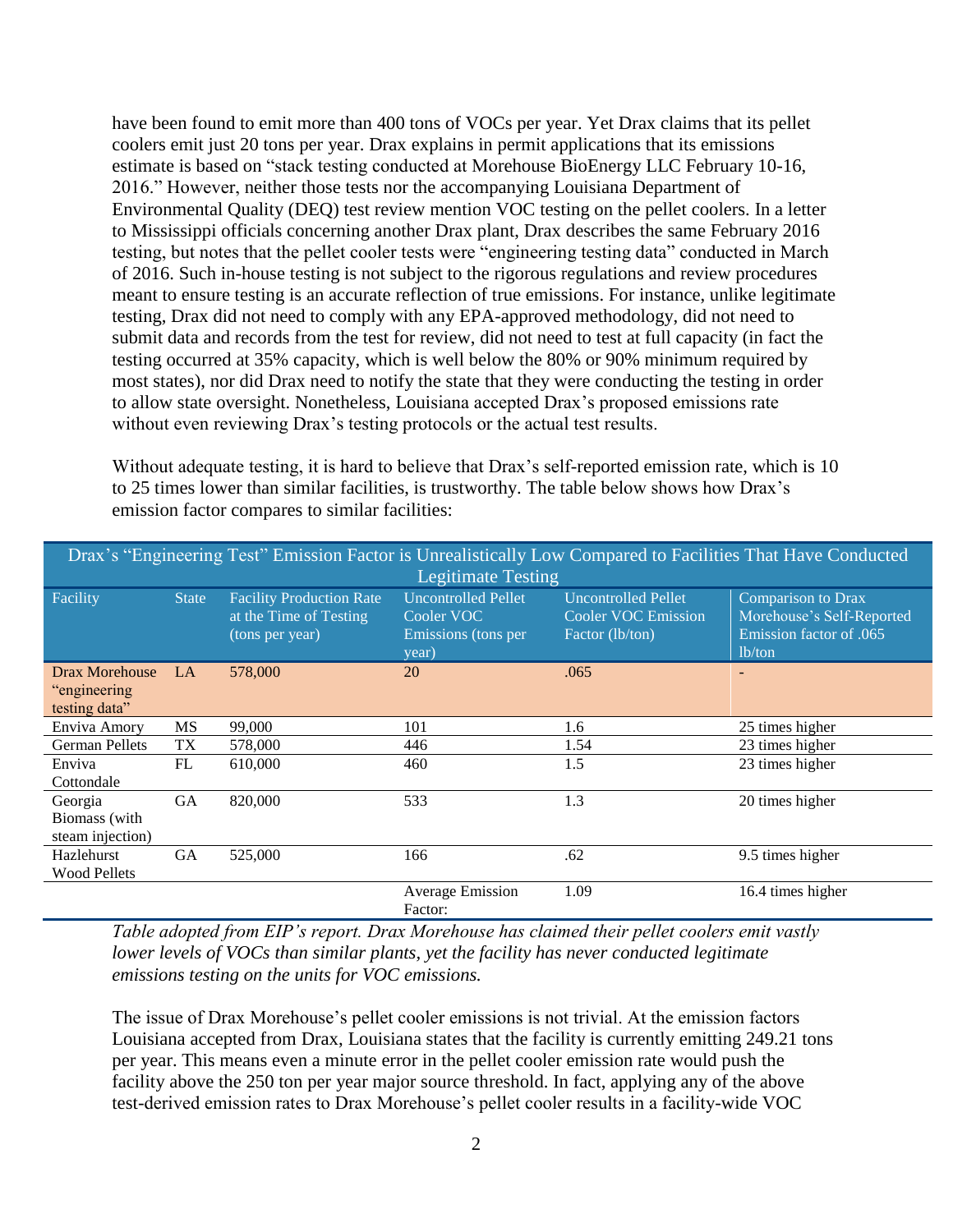emission rate of at least 300 tons per year, and could be as high as 691 tons per year. Applying the average mission factor from the table above places the facility's total VOC emissions at 544 tons per year.

Louisiana must require that Drax Morehouse conduct legitimate emissions testing for VOC emissions from its pellet coolers. Louisiana should further revise Drax Morehouse's permit to make such testing a regular requirement, like the permit currently requires for the rest of the emission units. Finally, Louisiana should bring an enforcement action against Drax in the extremely likely event that the facility has been exceeding both its permit limits and the major source threshold for years.

## **Next, Louisiana Must Address the Industry's Terrible History of Fires and Explosions.**

Since 2014, more than half of the large pellet mills in the South have had news-worthy fires or explosions. These fires can produce massive amounts of harmful air pollution; for instance, a recent silo fire at a Texas pellet facility burned for more than 50 days, sickening dozens of nearby residents and leading to multiple lawsuits. Many of these fires and explosions are caused by combustible wood dust, an extreme hazard at wood pellet mills.

The Clean Air Act gives Louisiana a powerful tool to address wood dust explosions and fires. The Act contains a General Duty Clause which requires facilities producing or handling extremely hazardous substances to design, maintain, and operate their facilities in a safe manner. As the long list of fires and explosions at wood pellet facilities show, wood dust clearly qualifies as an extremely hazardous substance. Unfortunately, the permits for the two pellet mills in Louisiana do not even reference the General Duty Clause. Louisiana must revise these permits to specify that the General Duty Clause applies to the facility's handling of explosive dust and require the facility to perform specific steps that are sufficient to ensure that workers and others who live, work, recreate in the facility's vicinity are protected from the dangers posed by combustible dust. At a minimum, the permit should:

- (1) Identify the Clean Air Act's General Duty Clause as an applicable requirement with respect to the facility's handling of combustible dust.
- (2) Specifically require the facility to prepare a hazard analysis identifying the hazards associated with explosive dust and the facility's processes, potential fire and explosion scenarios, and the consequences of a fire or explosion.
- (3) Establish specific design and operation standards that the facility must meet to prevent a dust-related fire or explosion.
- (4) Establish recordkeeping and reporting requirements sufficient to demonstrate that the facility is meeting its General Duty Clause obligations.

## **Finally, Louisiana Must Issue Better Permits for Future Wood Pellet Mills.**

Given the heavy burden this industry places on the citizens and environment of Louisiana, the undersigned groups oppose the issuance of permits for new wood pellet mills. However, if the state does issue permits for new facilities or for modifications at existing facilities, officials must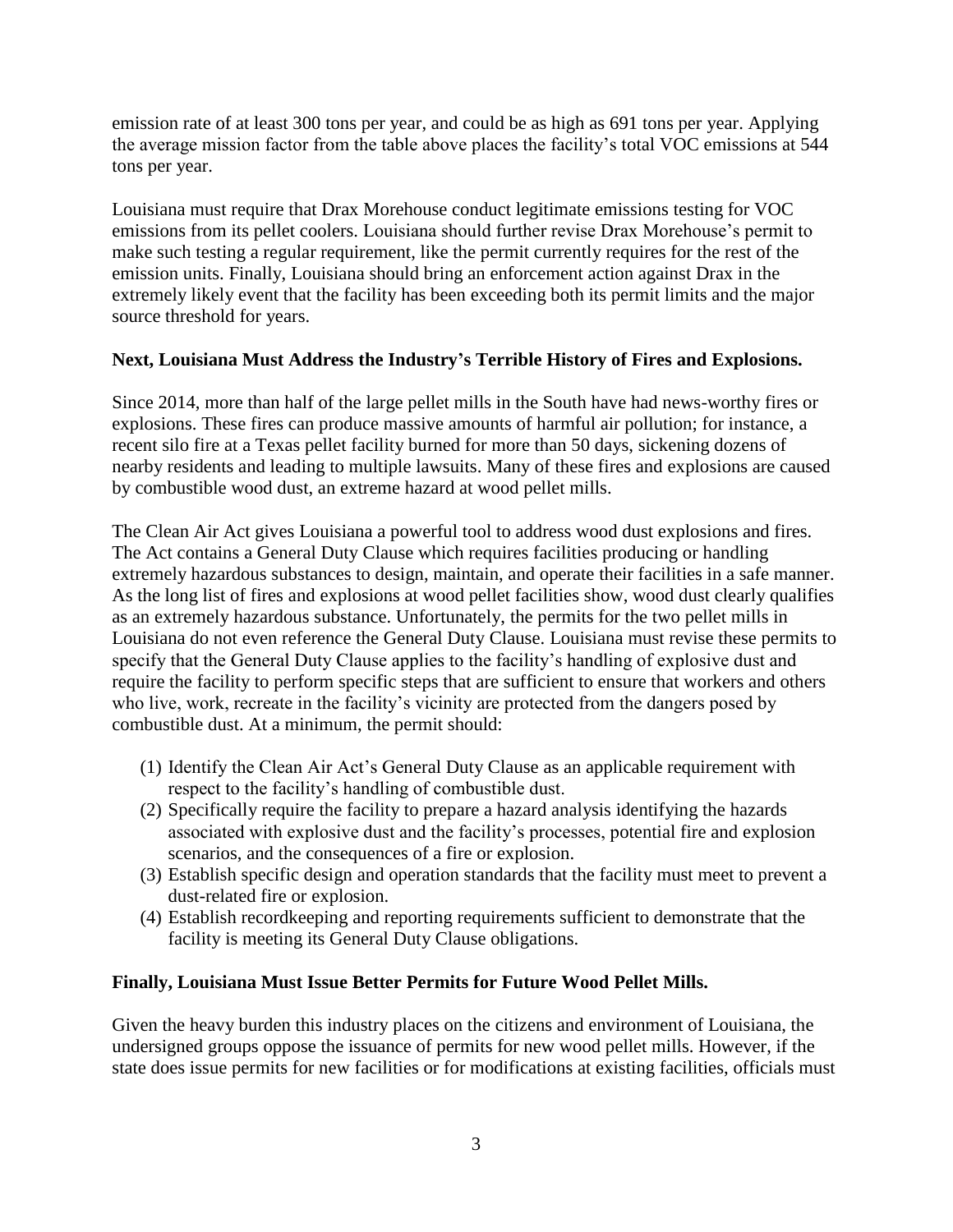ensure new permits require facilities to comply with all requirements under the Clean Air Act. The undersigned groups call for the following specific actions in future permitting:

- **1. Require "major" sources of air pollution to install the best available control technology.** As EIP's report reveals, many pellet mills with major source permits, including the Drax LaSalle facility north of Alexandria, evade using the best available control technology, or any control technology at all, while facilities with minor source permits, often the same size or larger, do utilize controls. Louisiana must not reward companies for refusing to install controls that would reduce facility emissions to minor levels. Rather, Louisiana must require new or modified major sources to reduce emissions using controls that are at least as effective as those utilized by the best-controlled minor sources. This includes using VOC controls that achieve at least 95% reductions on emissions on each of the major sources of pollution at the facility. If facilities in Georgia and Alabama can do this, so can Louisiana facilities.
- **2. Ensure Communities are Notified of and Able to Participate in Permitting Decisions.**  Many of the air permits EIP surveyed from across the South were issued without any public notice or the ability to comment, including permits for the initial construction of facilities, in contravention of the Clean Air Act. This means communities were not informed of the decision to allow sources of air pollution to locate in their backyard. States should ensure that the public has a meaningful opportunity to participate in any permitting decisions for new or modified wood pellet mills.
- **3. Institute pellet production limits at facilities that claim to be too "minor" for the best available pollution controls.** If pollution controls will not keep emissions below legal limits when a facility is operated at full capacity, the facility's permit must restrict maximum production to a level that ensures the facility will not exceed the major source threshold.

The Clean Air Act only serves to protect health and the environment when state agencies are fully implementing all of the Act's requirements. The undersigned groups call on Louisiana to address the errors and omissions identified in this letter and in EIP's report, and to further make proactive moves to better understand and control emissions from this emerging industry in the future.

Please contact Patrick Anderson at [panderson@powellenvironmentallaw.com](mailto:panderson@powellenvironmentallaw.com) or (470) 440-1124 to respond to our request or to obtain additional information. We thank you for your leadership on the environment and your concern for the health and well-being of Louisiana's citizens.

Sincerely,

Marylee Orr Executive Director Louisiana Environmental Action Network

Eric Schaeffer, Executive Director